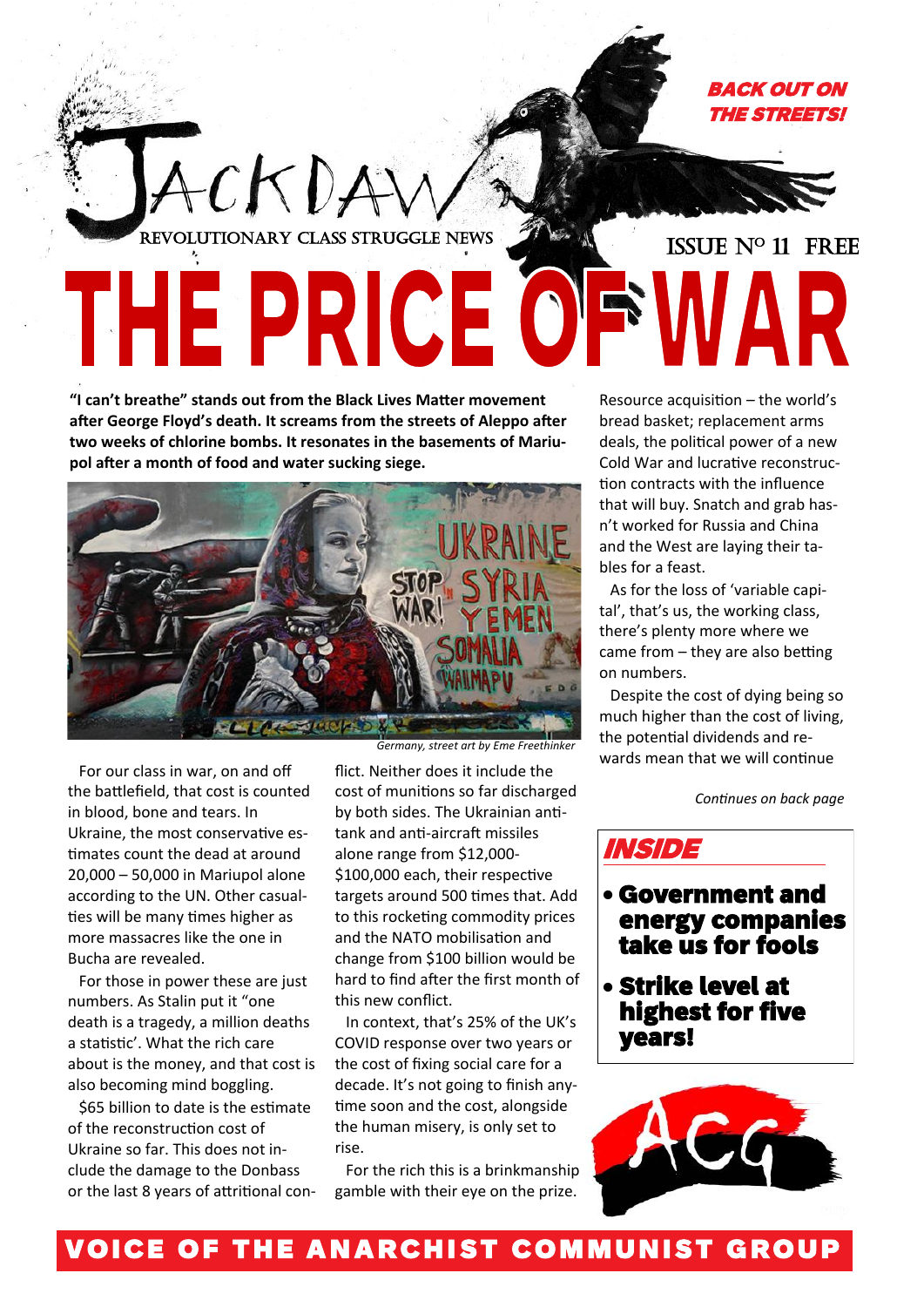# The Government and Energy Companies Take Us For Fools

**"We call for the formation of community selfdefence assemblies to protect and help vulnerable community members, for example, by setting up free pantries, and to coordinate community selfdefence and to fight back against the energy companies."**

**On April 1st, most of us looked at dwindling incomes and soaring energy bills. Unless you're an elected politician, of course. For them it's the day members of the House of Commons each had their wages boosted by £2,212-a-year, with their salaries rising to £84,144 from £81,932. In the Scottish Parliament, MSP salaries rose to £64,470.**

The Royal Family, too, were well insulated from the energy price hike. For them, the Sovereign Grant has increased by over 55% since 2012. And that is aside from the costs of Buckingham Palace renovations.

The energy companies are



laughing too, with British Gas profits doubling to £948m. The UK's Big Six energy companies between them raked in more than a billion pounds of profit ahead of April's record hike in bills. Despite this, many people will effectively be forced to give the energy companies interest-free loans, month-by-month building up credit with the bloated energy giants just to help their cash flow.

#### **Poorest Hit Hardest**

The poorest among us were hit the hardest. Those on lowest incomes are more likely to be on prepayment meters. For the 4.5 million people on prepayment meters, the price of energy has now risen by an average £708 – to £2,017 a year, the biggest average jump in prices.

This is on top of other bills climbing too, with food prices already up sharply and warnings to expect staple foods to increase even further in price in the months ahead. And that's not the end of it. We already know the energy

price cap will be up again in October, just in time for the colder months.

 $#$ Energ

For  $A$ 

**VERTY ACTION** 

We can't expect politicians to help us. They're alright on their big salaries. The Labour Party isn't the answer. Sir Keir Starmer, talking about the energy bills, said "People don't want a revolution". Are you sure about that, Keir? Because it's not looking like anything else is going to help us. And people aren't just afraid. We're angry. Angry to have been taken for April Fools. The only people who will help us are ourselves. Only direct action will get the goods. We need to organise in our communities and stand together against the energy companies and the greedy, complacent politicians.

We call for the formation of community self-defence assemblies to protect and help vulnerable community members, for example by setting up free pantries, and to coordinate community self-defence and to fight back against the energy companies.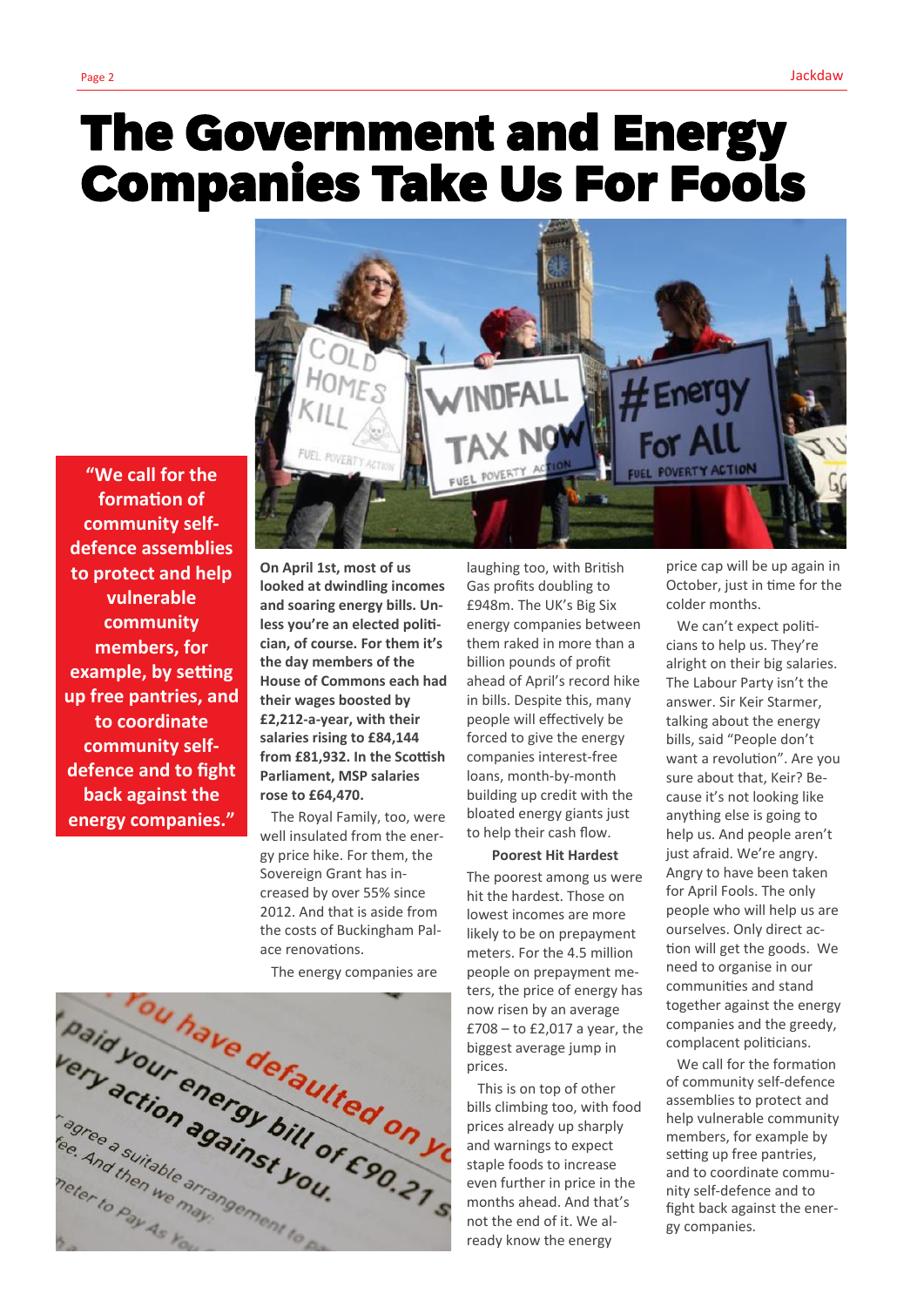# IT'S OFFICIAL! Strike level highest for five years!

**The Trades Union Council has counted more than 300 strikes and other labour disputes for this year alone. The main concerns of the striking workers have been over wage parity and sick pay, and over fire and rehire. The soaring cost of living, with huge fuel, energy, and food price rises will undoubtedly fuel this present strike wave.**

As we regularly report on our website, major strikes are continuing at Chep in Trafford Park, GE Aviation, and Coventry with the bin workers, who have been on strike since the end of January. In addition, other bin workers, as we have reported, are taking or will take strike action – Adur and Worthing Council in East Sussex, Biffa in Manchester, North Somerset Environment Company, FCC Environment in Barrow and Cardiff Council.

Hackney Council workers are striking after rejecting a derisory 1.25% pay offer.

Parking wardens are balloting for strike action at Wiltshire Council after they suffered a 10% pay cut.

Workers at Valeo Confectionary in York, who make Fox's Glacier Mints are striking over fire and rehire which will lead to worse conditions. A number of two-hour strikes have already taken place.

Tugboat crews working for Svitzer Marine at Teesport are striking over another rotten pay offer.

Workers at NSK Bearings



and AKS Precision Ball Factories in Durham, which supplies car manufacturers are striking every Wednesday and Saturday over a measly 1.6 pay offer.

Baggage handlers at Luton Airport are striking over employers failing to deliver on their agreement to improve sick pay.

JustEast couriers, organised in the IWGB base union, and employed by subcontracting agency Stuart, have been on strike for over 100 days over a huge pay cut. This affects Sheffield and other towns and cities.

Distribution workers at ASDA are balloting for strike action over a cut in sick pay.

Conductors on the Trans Pennine Express struck on April 10th and and will continue to strike over pay.

Cleaners employed by Atalian Servest, who work on Avanti West trains, went on strike on April 9th and 10th demanding a wage just above the poverty line.

Postal workers voted by 97.3% for strike action after rejecting a 2% pay offer. It remains to be seen if the CWU union will sabotage any action. Meanwhile railworkers in

the RMT union are balloting for strike action over a pay freeze and job security. If strike action takes place it will affect 17 train operators.

In further education, workers are balloting at six colleges over a pay rise after ten years of pay freeze. Workers at 150 universities have also balloted over further strike action over attacks on their pensions. Locally, workers at Staffordshire University are striking over plans by the employers to employ new staff by an outsourced company. Dundee University workers have also been on strike over pensions. Strike action has also taken place at eight other universities, including at Edinburgh Napier. College lecturers in Scotland have voted to strike over pay.

Teachers at Pocklington School in East Yorkshire will strike on April 27th and 28th over plans by the employers to take them out of the Teachers' Pension Scheme. A similar strike over pensions took place in March at the Girls Day School Trust. Teachers on the Isle of Man have also voted to strike over pay.

*Coventry bin workers*

**"The main concerns of the striking workers have been over wage parity and sick pay, and over fire and rehire. The soaring cost of living, with huge fuel, energy and food price rises will undoubtedly fuel this present strike wave."**